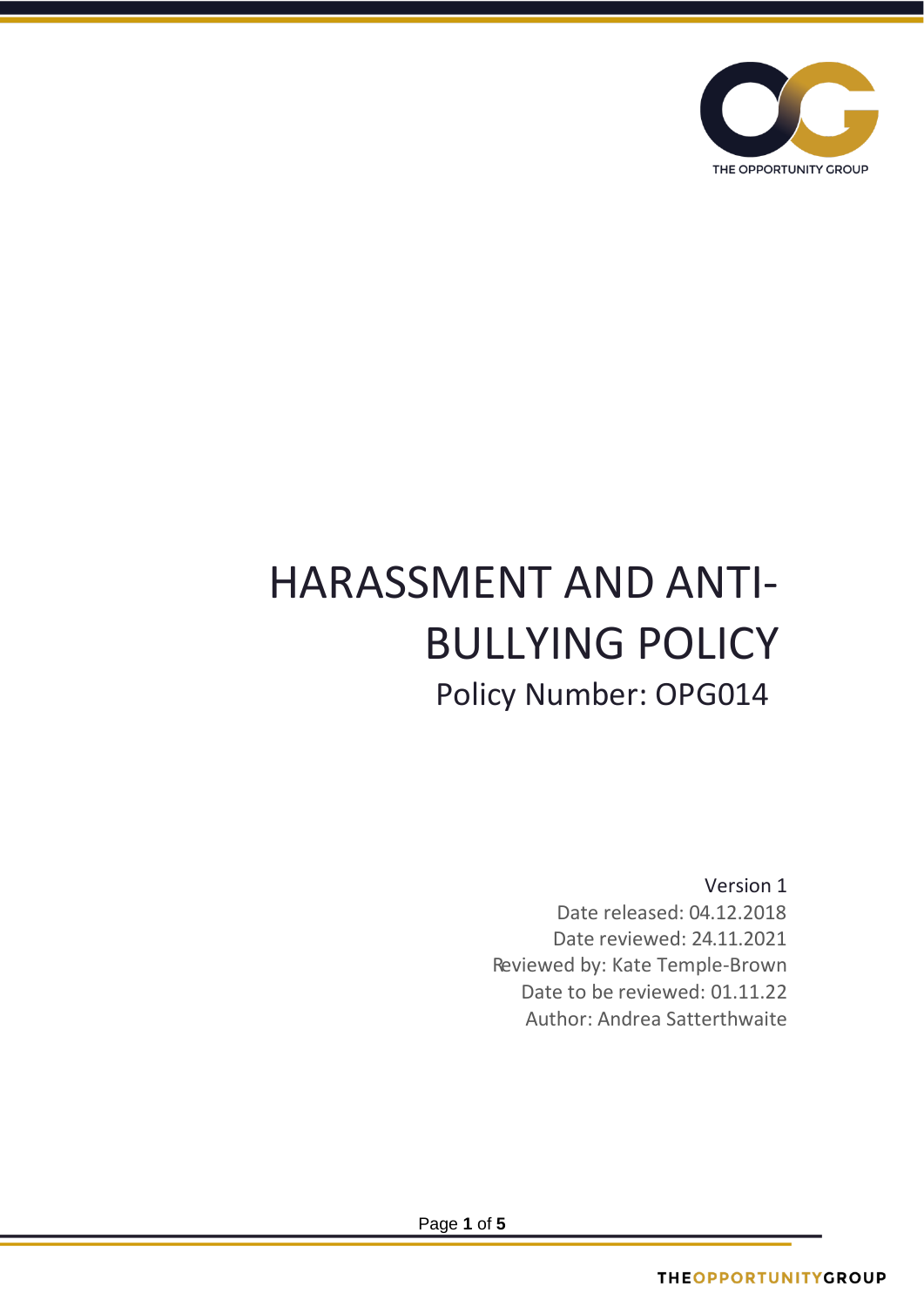

### **Aim**

Harassment and Bullying of any kind are serious issues which can affect people's health, work performances, promotion, job prospects and learning and achievement. The Opportunity Group is committed to eliminating all forms of intimidation, harassment or bullying, wherever they are identified.

This applies to harassment and bullying on the grounds of gender, race, ethnic origin, disability, age, nationality, national origin, sexual orientation, religion, belief, marital status, social or any other characteristic

This policy is therefore intended to provide a framework, which will assistin the prevention of harassment and bullying and to ensure compliance with all"Safeguarding"protocols and provide guidance as to what action should be taken if such incidences occur.

#### **Implementation**

All employees, associates, agency contractors. temporary employees, learners. and subcontractors have a responsibility to recognise harassment and bullying and take appropriate action in accordance with this policy immediately, as soon as they become aware of any such behaviour.

#### **Definition of bullying**

One definition of a bully is a person who hurts, persecutes or intimidates someone in a weaker position.

The Opportunity Group defines workplace bullying as:

- Any unwanted or unwelcome behaviour towards an employee orgroups of employees which offends, insults or undermines them;
- Repeated attacks on personal or professional work which are usuallyunfair and without warning or good reason;
- An abuse of power that can cause such stress that people lose their confidence;
- Inappropriate use of all information technology; forwarding of images. film etc. which may result in offending, embarrassing anyindividual or group.

#### **Summary of the Code of Conduct**

The Opportunity Group expects all of its employees. associates. temporary employees. learners. and clients to:

- Treat each other with respect;
- Work with colleagues to achieve goals;
- Maintain high standards of work and behaviour;
- Promote and demonstrate The Opportunity Group's values and adhere to relevant organisational policies seek help if for any reasonthey are unable to make their proper contribution.

#### **Scope**

This policy and procedure applies to all employees of The Opportunity Group we will have responsibility for ensuring that any incidents of

Page **2** of **5**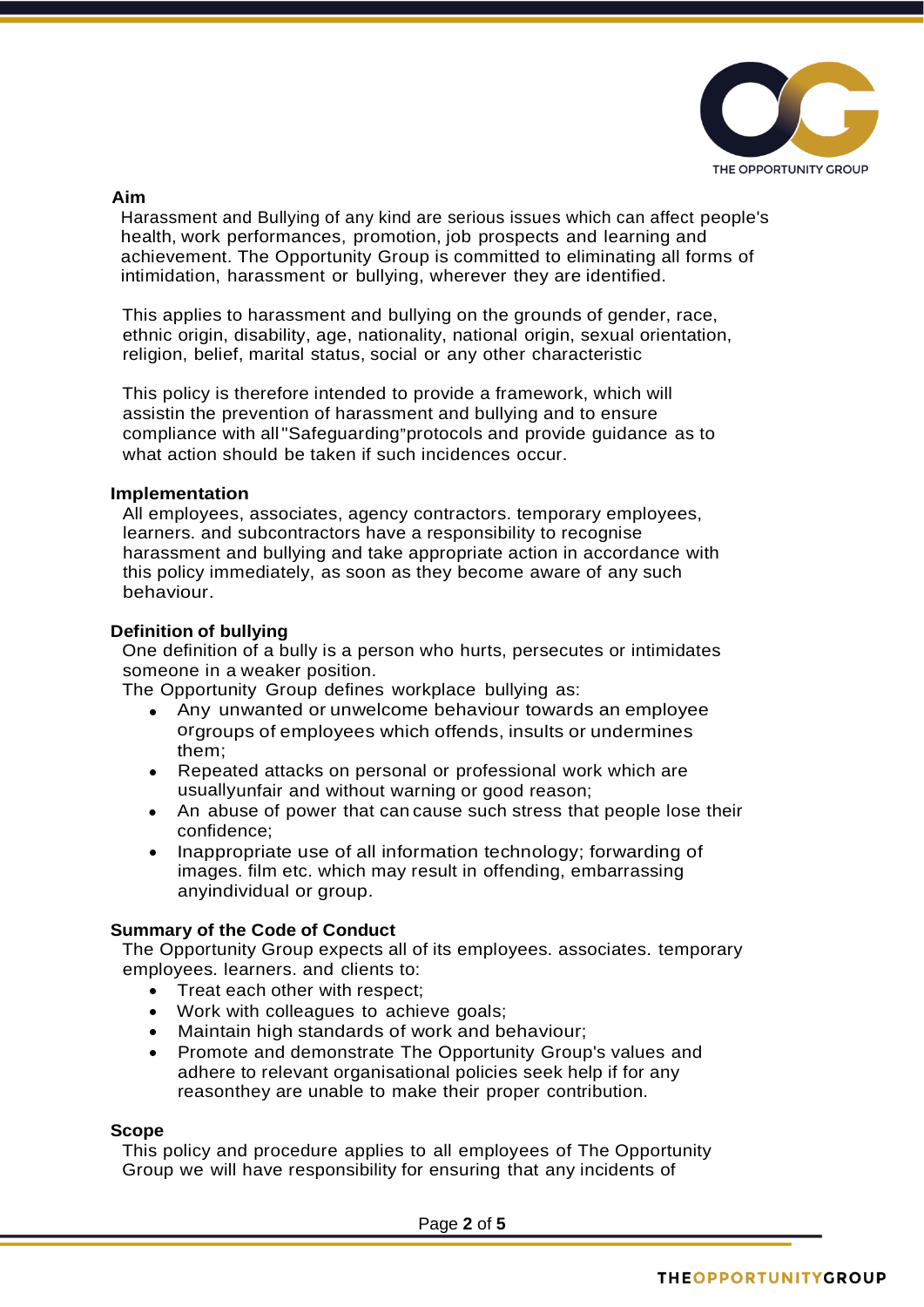

harassment or bullying are dealt in line with all safeguarding policies and procedures.

Line Managers will have overall day to day responsibility for ensuring that harassment and bullying are not practiced at The Opportunity Group.

#### **What is bullying?**

You may feel you are being singled out for unfair treatment by any individualor group. Although there is no comprehensive list of bullying behaviour and there is no one type of person who is likely to be a bully, the list below should give an idea of some behaviour that constitutes workplace bullying.

- Competent people being constantly criticised, having responsibilitiesremoved and being given trivial tasks to do;
- Shouting at people:
- Picking on people. either in front of others or in private;
- Blocking promotion;
- Regularly and deliberately ignoring or excluding individuals from any/all activities and setting a person up to fail by overloading them with work or setting impossible deadlines;
- Consistently attacking an individual in terms of their professional orpersonal standing regularly making the same person or group thebutt of jokes;

#### **Leadership and Management Team ResponsibilityManaging performance**

Leadership & Management team. clients or learners have the right and theresponsibility to manage the performance of all those people working to them. The Opportunity Group expects them to fulfil this responsibility vigorously but in ways that do not constitute harassment or bullying.

#### **Guidance notes**

Targets for performance should be set and the success of individuals and teams in achieving them should be monitored.

None of this is at odds with The Opportunity Group's intention to create a positive and supportive working environment for its employees. clients. learners and other users of its services provided that it is done openly, fairly and humanely. One of the keys to this is that; while the Leadership & Management team may properly criticise performance it is not part of their role to criticise or abuse the person. whose performance is causing them concern.

Directors and Managers are individually responsible for seeing that harassment and bullying are not practised at The Opportunity Group. If anemployee, coach. client. learner or user of our services alleges to their Director/Manager. or Designated Safeguarding Lead that someone in their area of responsibility is harassing or bullying others then it is the Director orManager's duty to investigate with support from the appropriate Designated person or HR Manager.

He or she should approach those who have allegedly been bullied, tell

Page **3** of **5**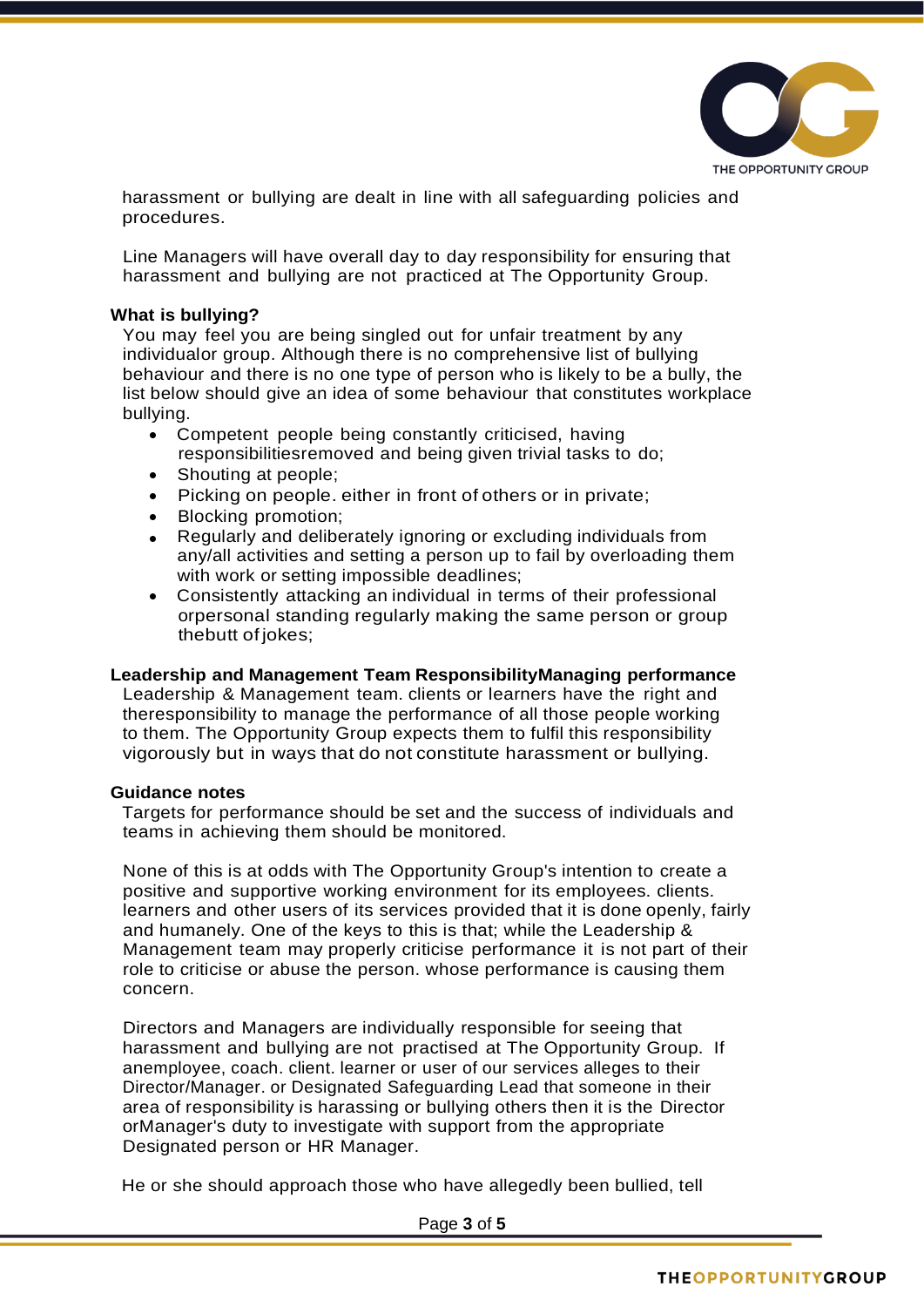

them of the allegation (without saying who made it - for further guidance please refer to The Opportunity Group's "Whistle Blowing" Policy) and reporting procedures and ask if any of them have either been bullied themselves or have witnessed bullying. If anyone says "yes" then the Manager is responsible for resolving the situation. in the ways described in the other parts of this policy document. and for seeing that the harassment or bullying ceases.

The Managing Director/Line Manager is also required to monitor the situation and to use whatever powers are necessary to remedy it. at this point The OpportunityGroup disciplinary procedure.

The responsibilities of people who witness bullying or its effects each one ofus has a responsibility for the climate and the culture of the organisation we work in. By accepting this responsibility, we take an active part in creating its future: by not accepting it we take no less active a part. If we as individuals allow a bully to go unchallenged then we are actively supporting a culture in which bullying is acceptable. The Opportunity Group therefore expects its employees to report all instances of bullying that they become aware of. either because they witness it or because they see its effects on a colleague.

Some judgement will need to be exercised in the way that bullying is reported. In many cases the best person that the witness should speak to is the bully, pointing out their behaviour and its unacceptable nature. On other occasions it will be better to report the matter to someone who has amanagement responsibility for the alleged bully. Sometimes it may be best to seek advice from the HR Manager or appropriate Manager/designated person.

Both of these require fact-finding and although The Opportunity Group will aim to conduct this promptly it may still take some time. During thistime both the person making the allegation and the person against whom it is made are likely to need support and are entitled to it. The principles of natural justice apply and there is a presumption of innocence until guilt is proved. This does not mean that an alleged bully will not be suspended while the fact-finding takes place - that may be necessary, or it may not. asindividual circumstances will vary from case to case. If this is the case. it will be necessary to follow The Opportunity Group's agreed disciplinary procedure and compliance with safeguarding reporting procedures.

You may approach any of the following:

- The Managing Director
- Member(s) of the Leadership and Management team
- Your Line Manager
- "Safeguarding"Designated lead
- The HR Manager
- A colleague

# **Procedure for dealing with incidents of harassment and bullying**

• Staff informed of such behaviour should first listen to the

Page **4** of **5**